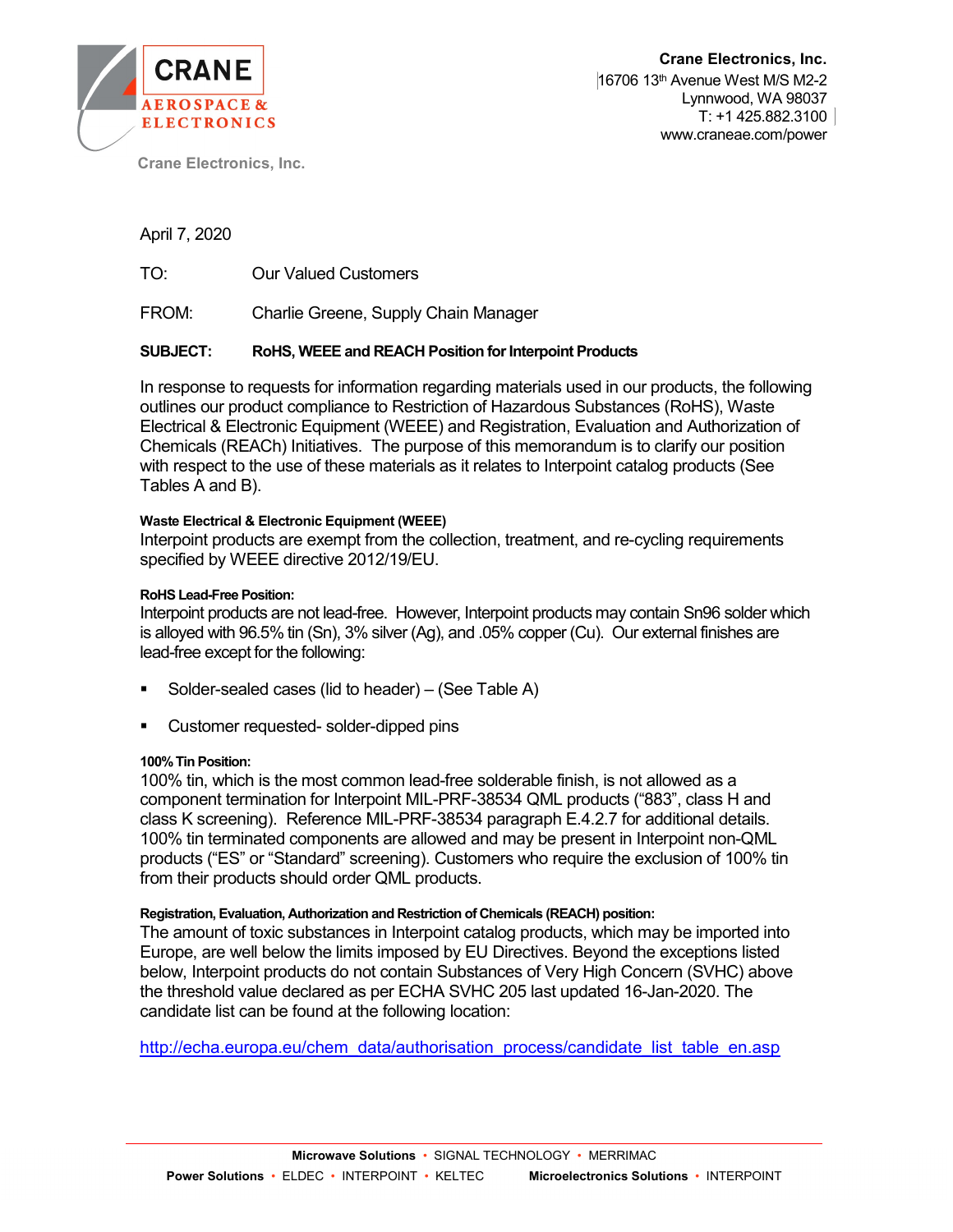# Table A: REACh Exception List

| Chemical                                   | CAS#                   | Concentration by<br>Weight      | <b>Model</b>                                                                                                                                                | Affected<br>Component                     |
|--------------------------------------------|------------------------|---------------------------------|-------------------------------------------------------------------------------------------------------------------------------------------------------------|-------------------------------------------|
| Octamethyl<br>Cyclotetrasiloxane           | 556-67-2               | $≥0.09 - ≤0.12%$                | <b>MHF</b>                                                                                                                                                  | RTV for<br>magnetic                       |
| $4,4'$ -<br>isopropylidenediphenol         | 80-05-7                | $≥0.1 - ≤1%$                    | FMTR, MFW,<br>MGA, MHE, MHF,<br>MSA, MTO, MTR,<br>MTW, FM, FMA,<br>FMB, FMD, FME,<br>HUM-40, HUM-70                                                         | Epoxy<br>preforms                         |
| Cadmium                                    | 1306-19-0<br>7440-43-9 | See "Cadmium<br>Position" below | FMTR, MFL, MTR,<br><b>SMTR</b>                                                                                                                              | Inks and<br>Glazes                        |
| Cyclohexane-1,2-<br>dicarboxylic anhydride | 85-42-7                | $1 - 5%$                        | MOR, MTR, FMTR,<br>FMB, FME, FMCE,<br>MHF, MHP, MFK,<br>SMRT, SLH,<br>SMFL, MFX, MWR,<br>MFP, MFL, MGA,<br>MCH, MGH, MSA,<br>SMSA, MHF+,<br>MHV, HUM, HY-88 | Marking ink<br>for magnetic<br>coil wires |
| Hexahydromethylphthalic<br>anhydride       | 25550-51-0             | 10-30%                          | MHP; COB Medical                                                                                                                                            | Encapsulants                              |

Note: Concentration is listed by affected component. Total concentration per product model is far smaller.

At time of writing, Interpoint products do not contain Substances Restricted Under REACh, in any use conditions prohibited by the list. The list of restrictions can be found at the following location:

https://echa.europa.eu/substances-restricted-under-reach

## Cadmium Position:

Cadmium material is being phased out of Interpoint products however the following product families still may contain cadmium; FMTR, MFL, MTR.

## BeO Position:

BeO material is being phased out of Interpoint products however the following product families still may contain BeO; MTR, MHD, MFL and MOR.

## Zinc Position:

Pure zinc is not used in Interpoint Power and Space products, though it might be found as an alloy or compound in some components (i.e. Ferrite magnetics MnZn).

## Summary of Pure Tin

All MIL-PRF-38534 compliant products (class H & K) are free of 100% tin on any element finish, internal or external. The MFW, MTW, MHE, HR, FM, FMA, , as well as the non-QML MTR duals product series have 100% fused-tin finish on the product case and pins. This is a 100% matte tin finish, which has been hot dipped into oil during the package and cover manufacturing process.